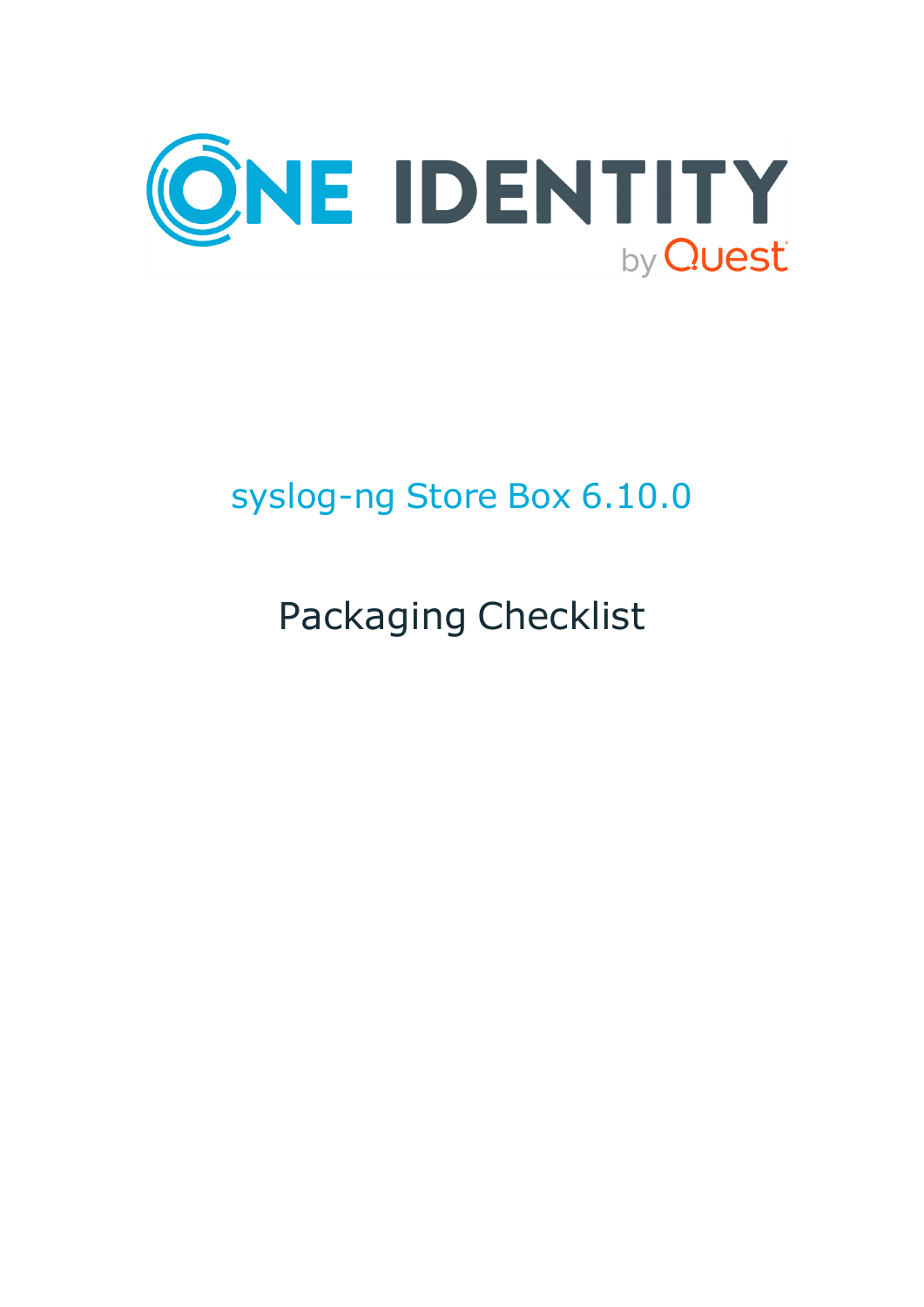#### **Copyright 2022 One Identity LLC.**

#### **ALL RIGHTS RESERVED.**

This guide contains proprietary information protected by copyright. The software described in this guide is furnished under a software license or nondisclosure agreement. This software may be used or copied only in accordance with the terms of the applicable agreement. No part of this guide may be reproduced or transmitted in any form or by any means, electronic or mechanical, including photocopying and recording for any purpose other than the purchaser's personal use without the written permission of One Identity LLC .

The information in this document is provided in connection with One Identity products. No license, express or implied, by estoppel or otherwise, to any intellectual property right is granted by this document or in connection with the sale of One Identity LLC products. EXCEPT AS SET FORTH IN THE TERMS AND CONDITIONS AS SPECIFIED IN THE LICENSE AGREEMENT FOR THIS PRODUCT, ONE IDENTITY ASSUMES NO LIABILITY WHATSOEVER AND DISCLAIMS ANY EXPRESS, IMPLIED OR STATUTORY WARRANTY RELATING TO ITS PRODUCTS INCLUDING, BUT NOT LIMITED TO, THE IMPLIED WARRANTY OF MERCHANTABILITY, FITNESS FOR A PARTICULAR PURPOSE, OR NON-INFRINGEMENT. IN NO EVENT SHALL ONE IDENTITY BE LIABLE FOR ANY DIRECT, INDIRECT, CONSEQUENTIAL, PUNITIVE, SPECIAL OR INCIDENTAL DAMAGES (INCLUDING, WITHOUT LIMITATION, DAMAGES FOR LOSS OF PROFITS, BUSINESS INTERRUPTION OR LOSS OF INFORMATION) ARISING OUT OF THE USE OR INABILITY TO USE THIS DOCUMENT, EVEN IF ONE IDENTITY HAS BEEN ADVISED OF THE POSSIBILITY OF SUCH DAMAGES. One Identity makes no representations or warranties with respect to the accuracy or completeness of the contents of this document and reserves the right to make changes to specifications and product descriptions at any time without notice. One Identity does not make any commitment to update the information contained in this document.

If you have any questions regarding your potential use of this material, contact:

One Identity LLC. Attn: LEGAL Dept 4 Polaris Way Aliso Viejo, CA 92656

Refer to our Web site [\(http://www.OneIdentity.com](http://www.oneidentity.com/)) for regional and international office information.

#### **Patents**

One Identity is proud of our advanced technology. Patents and pending patents may apply to this product. For the most current information about applicable patents for this product, please visit our website at [http://www.OneIdentity.com/legal/patents.aspx.](http://www.oneidentity.com/legal/patents.aspx)

#### **Trademarks**

One Identity and the One Identity logo are trademarks and registered trademarks of One Identity LLC. in the U.S.A. and other countries. For a complete list of One Identity trademarks, please visit our website at [www.OneIdentity.com/legal](http://www.oneidentity.com/legal). All other trademarks are the property of their respective owners.

#### **Legend**

**WARNING: A WARNING icon highlights a potential risk of bodily injury or property** œ **damage, for which industry-standard safety precautions are advised. This icon is often associated with electrical hazards related to hardware.**

**CAUTION: A CAUTION icon indicates potential damage to hardware or loss of data if instructions are not followed.**

SSB Packaging Checklist Updated - 31 May 2022, 21:27 Version - 6.10.0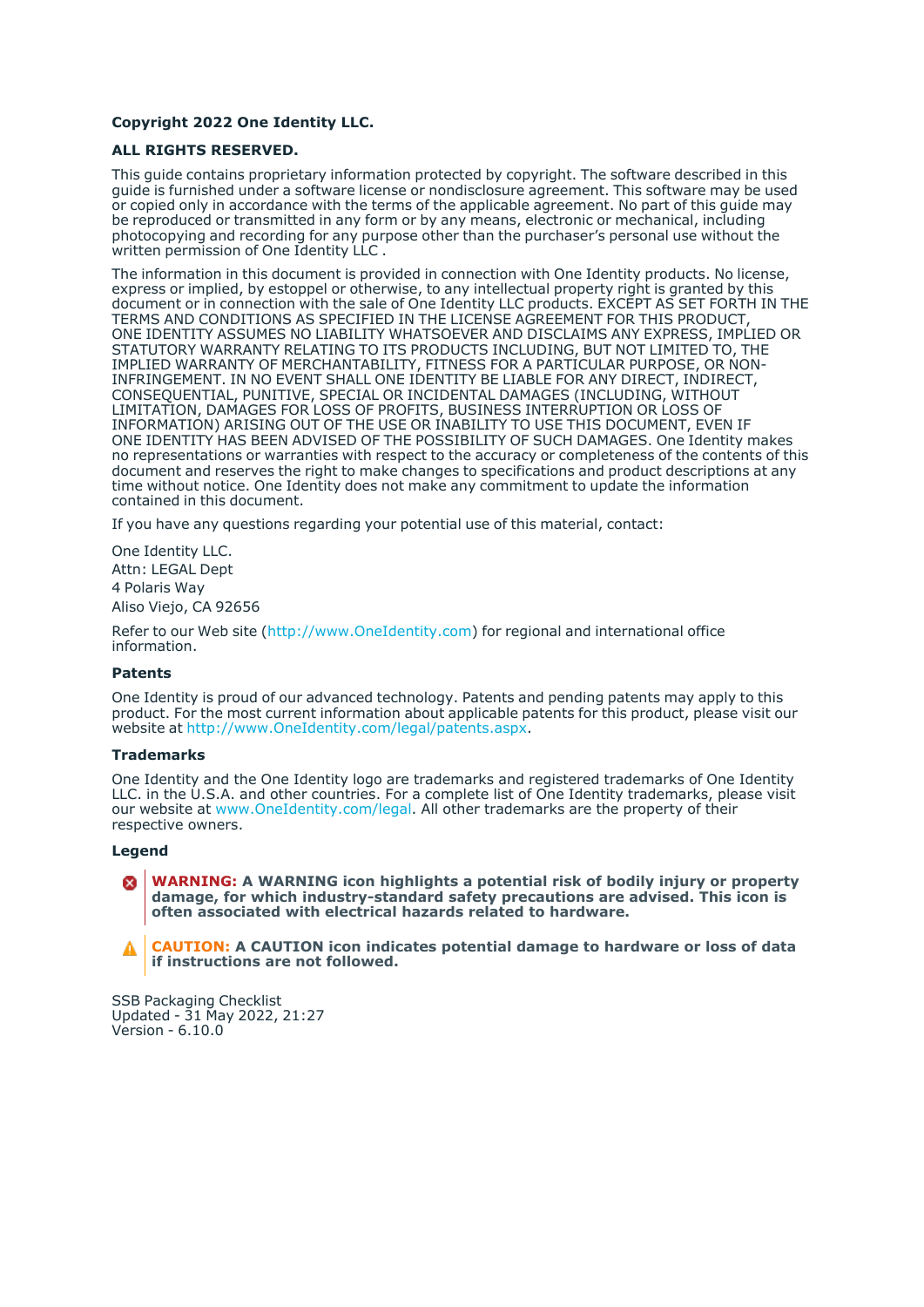## **Contents**

| Installing the SSB hardware Manual Account 100 Manual Account 100 Manual Account 100 Manual Account 100 Manual                                                                                                                      |  |
|-------------------------------------------------------------------------------------------------------------------------------------------------------------------------------------------------------------------------------------|--|
|                                                                                                                                                                                                                                     |  |
|                                                                                                                                                                                                                                     |  |
| About us <b>here is a constructed as a construction</b> of the set of the set of the set of the set of the set of the set of the set of the set of the set of the set of the set of the set of the set of the set of the set of the |  |
|                                                                                                                                                                                                                                     |  |
|                                                                                                                                                                                                                                     |  |

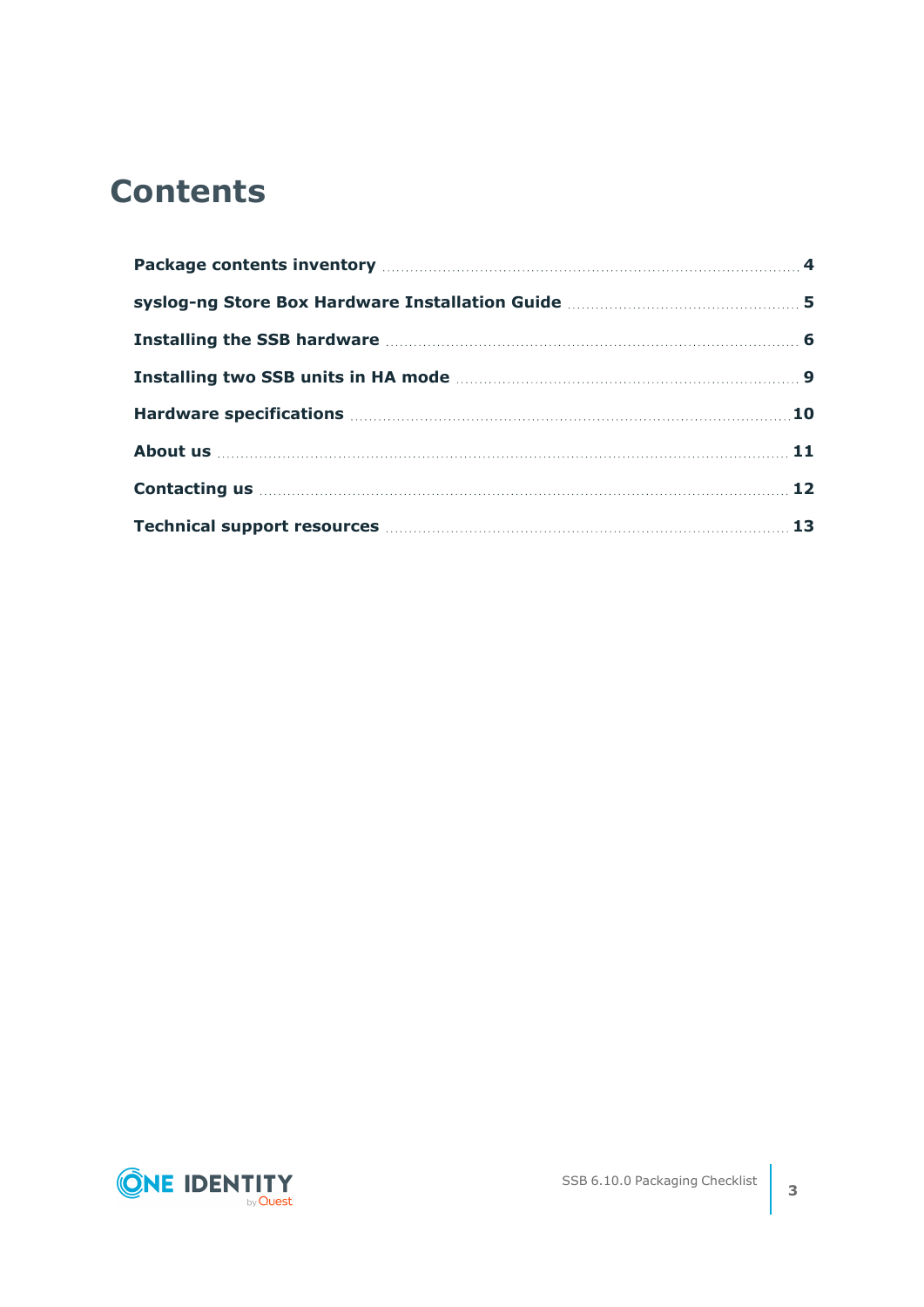**1**

# **Package contents inventory**

<span id="page-3-0"></span>Carefully unpack all server components from the packing cartons. The following items should be packaged with the syslog-ng Store Box:

- A syslog-ng Store Box appliance, pre-installed with the latest syslog-ng Store Box firmware.
- syslog-ng Store Box accessory kit, including the following:
	- syslog-ng Store Box 6.10.0 Packaging Checklist (this document).
	- GPL v2.0 license.
- Rack mount hardware.
- Power cable.

The default BIOS and IPMI passwords are in the documentation.



**4**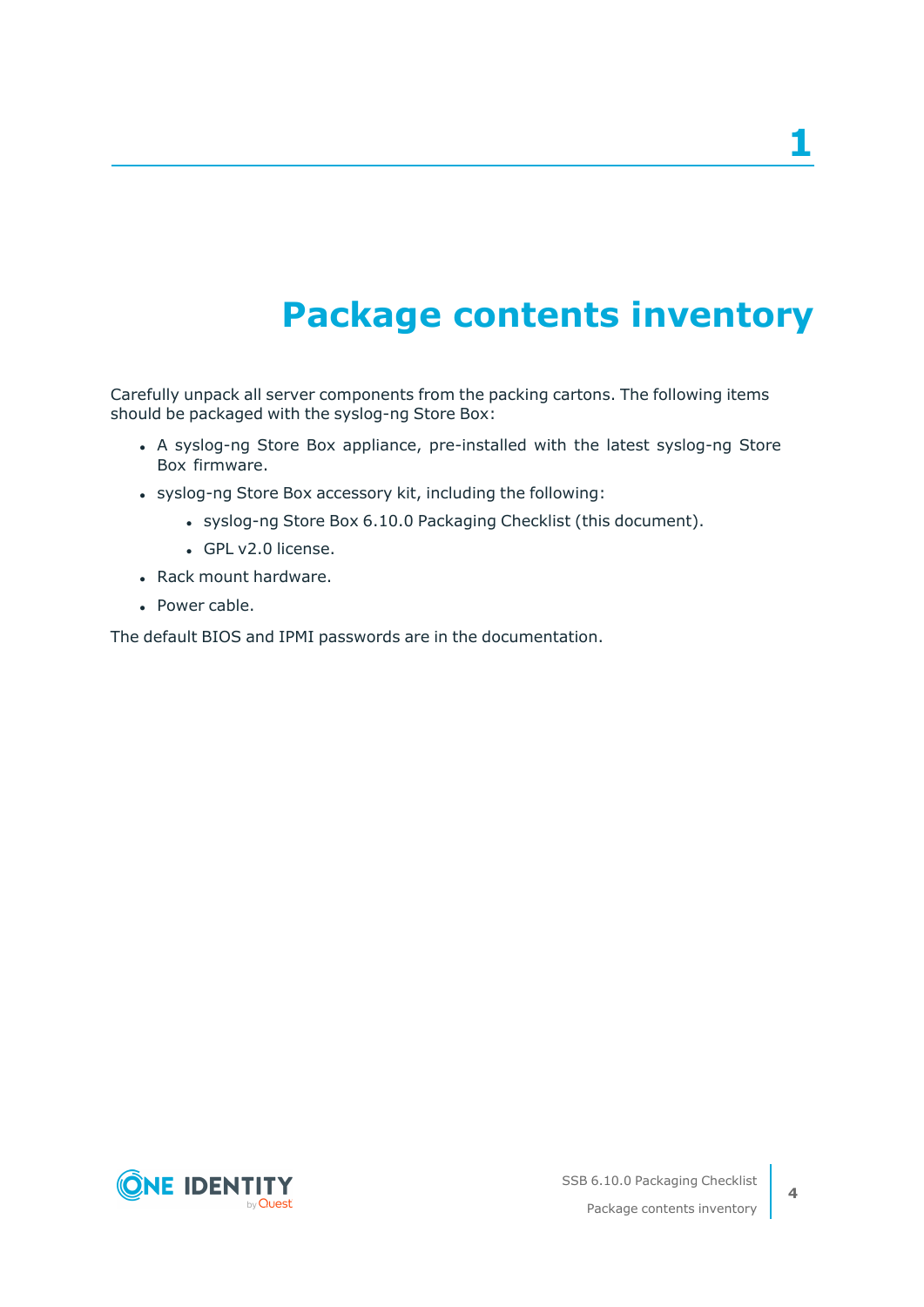# <span id="page-4-0"></span>**syslog-ng Store Box Hardware Installation Guide**

This section describes how to set up the syslog-ng Store Box (SSB) hardware. Refer to the following documents for step-by-step instructions:

- <sup>l</sup> *syslog-ng Store Box Appliance 3000*: see the *SC113 Chassis Series User's Manual, Chapter 6: Rack Installation*, available online at [https://www.supermicro.com/manuals/chassis/1U/SC113.pdf.](https://www.supermicro.com/manuals/chassis/1U/SC113.pdf)
- <sup>l</sup> *syslog-ng Store Box Appliance 3500*: see the *SuperServer 1029U-T Series User's Manual, Chapter 2: Server Installation*, available online at <https://www.supermicro.com/manuals/superserver/1U/MNL-1973.pdf>.

The manuals are also available online at the syslog-ng Store Box [Documentation](https://support.oneidentity.com/syslog-ng-store-box/technical-documents) page. Note that SSB hardware is built to custom specifications: CPU, memory, network card, and storage options differ from the stock chassis. You can find the hardware specifications in "Hardware [specifications"](https://support.oneidentity.com/technical-documents/syslog-ng-store-box/6.10.0/installation-guide/) in the Installation Guide.

- For details on how to install a single SSB unit, see Installing the SSB [hardware.](#page-5-0)
- For details on how to install two SSB units in high availability mode, see [Installing](#page-8-0) two SSB units in HA [mode.](#page-8-0)



**5**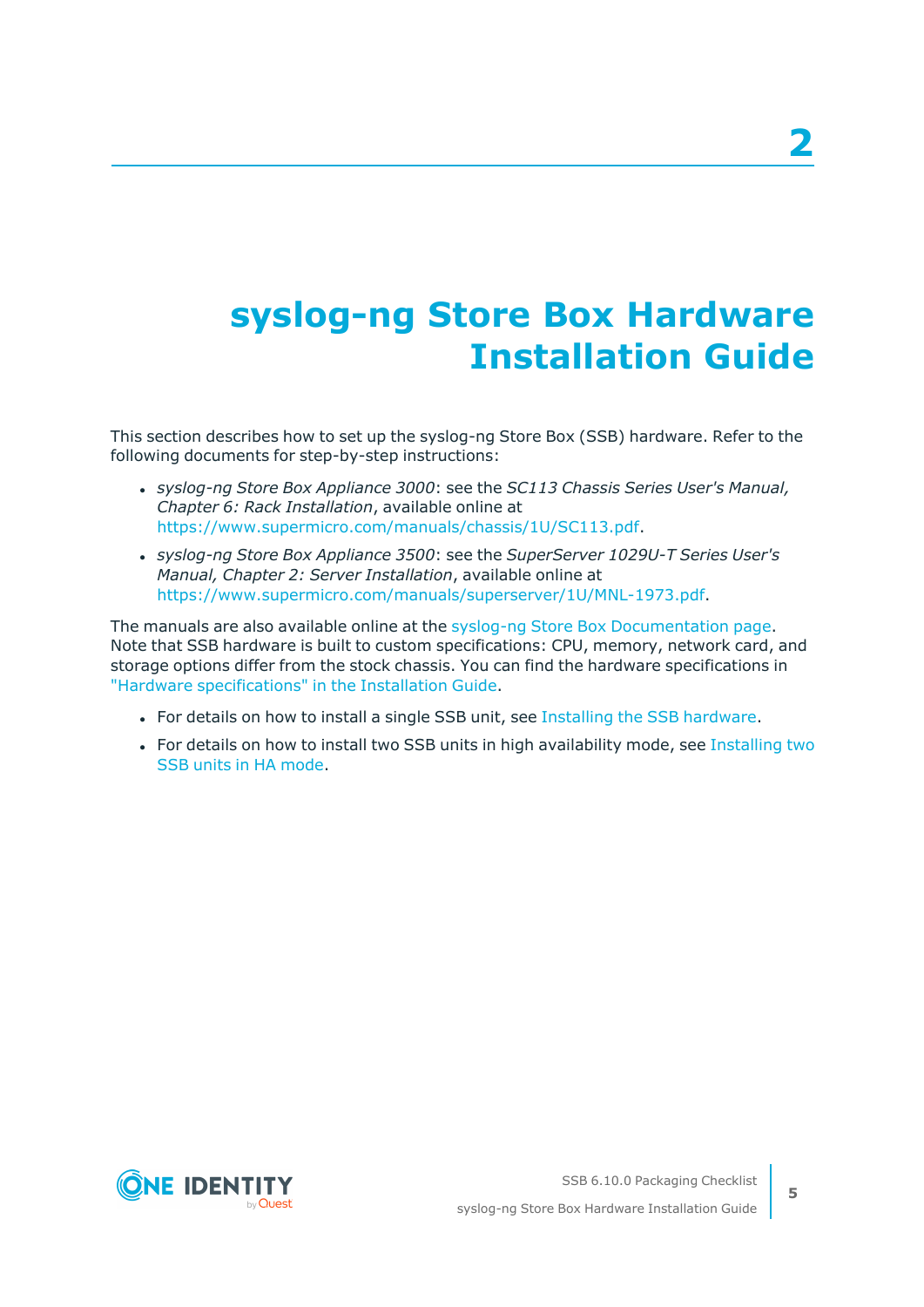# **Installing the SSB hardware**

<span id="page-5-0"></span>The following section describes how to install a single syslog-ng Store Box (SSB) unit.

### *To install a single SSB unit*

- 1. Unpack SSB.
- 2. *Optional step*: Install SSB into a rack with the slide rails. Slide rails are available for all SSB appliances.
- 3. Connect the cables.

#### a. **For general networks:**

Connect the Ethernet cable facing your LAN to the Ethernet connector labeled 1. This is the external interface of SSB. This interface is used for the initial configuration of SSB, and for communication between SSB and the clients. (For details on the roles of the different interfaces, see "Network [interfaces"](https://support.oneidentity.com/technical-documents/syslog-ng-store-box/6.10.0/administration-guide/the-concepts-of-ssb/network-interfaces/) in the [Administration](https://support.oneidentity.com/technical-documents/syslog-ng-store-box/6.10.0/administration-guide/the-concepts-of-ssb/network-interfaces/) Guide.)

### **For 10Gbit-only networks:**

Connect the cable facing your LAN to the SFP+ connector labeled 5. This is the external interface of SSB. This interface is used for the initial configuration of SSB, and for communication between SSB and the clients. (For details on the roles of the different interfaces, see "Network [interfaces"](https://support.oneidentity.com/technical-documents/syslog-ng-store-box/6.10.0/administration-guide/the-concepts-of-ssb/network-interfaces/) in the [Administration](https://support.oneidentity.com/technical-documents/syslog-ng-store-box/6.10.0/administration-guide/the-concepts-of-ssb/network-interfaces/) Guide.)

NOTE: Only Intel-based SFP+ transceivers are compatible with the Intel 82599EB host chipset found in SSB.

The following Intel-based optical and Direct Attached Copper (DAC) SFP+ transceivers have been tested successfully with SSB, but in the future, their compatibility with SSB is not guaranteed:

- AOC-E10GSFPSR (optical)
- $\cdot$  SFP-10GE-SR (DAC)
- FTLX8571D3BCVIT1 (DAC)

For a list of Intel-based connectors that may be compatible with the Intel 82599EB host chipset found in SSB, see the 82599-BASED ADAPTERS section on the Linux\* Base Driver for the Intel(R) Ethernet 10 Gigabit PCI Express Adapters page at 82599-BASED [ADAPTERS/Linux\\*](https://www.kernel.org/doc/html/v4.20/networking/ixgbe.html) Base Driver for the Intel(R) Ethernet 10 Gigabit PCI Express [Adapters.](https://www.kernel.org/doc/html/v4.20/networking/ixgbe.html)

## **A** CAUTION:

**Do not leave any unused SFP/SFP+ transceiver in the 10Gbit interface. It may cause network outage.**

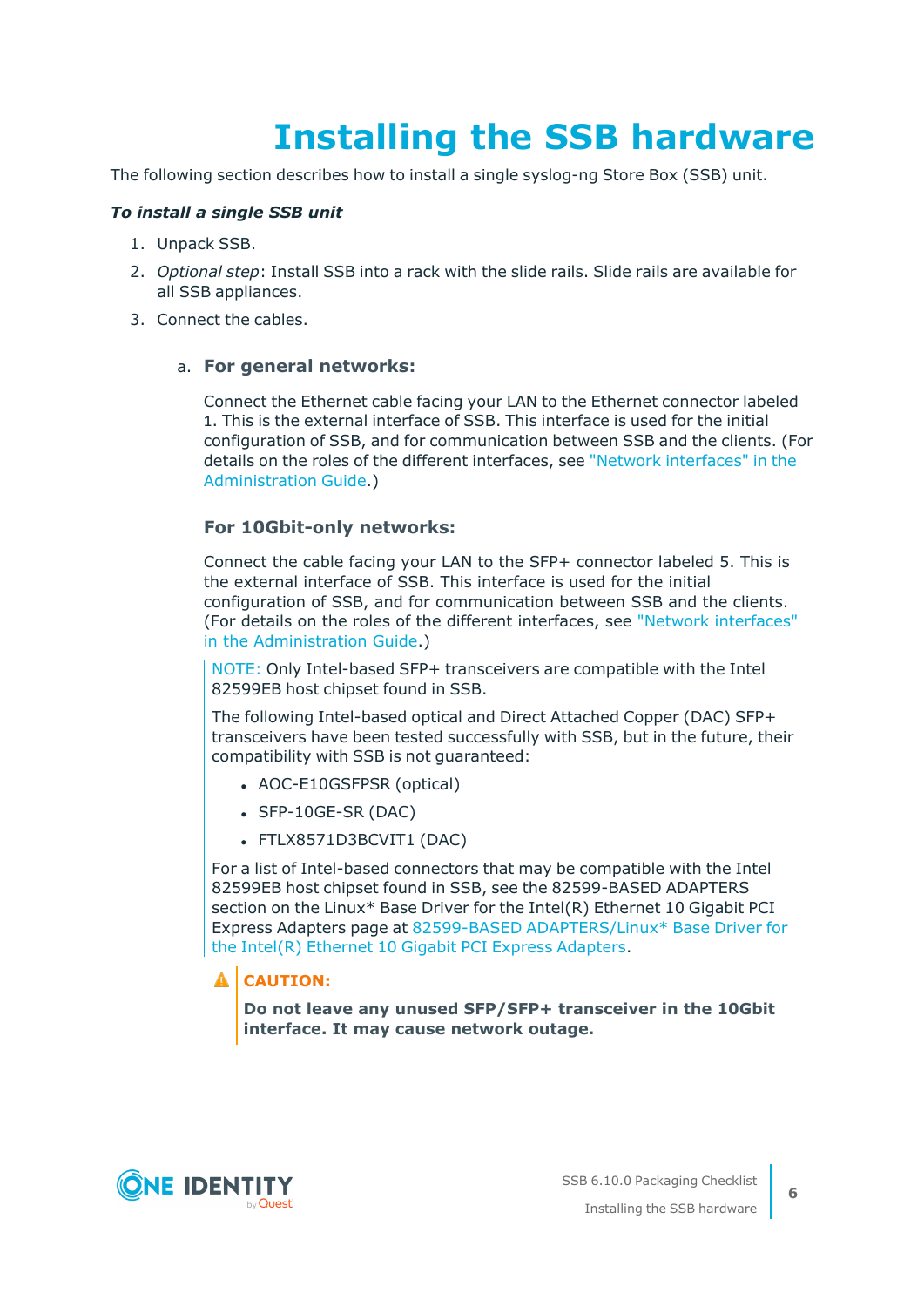b. Connect an Ethernet cable that you can use to remotely support the SSB hardware to the IPMI interface of SSB. For details, see the following documents:

For syslog-ng Store Box (SSB) Appliance 3000 and 3500, see the [Latest](https://support.oneidentity.com/kb/312276/) IPMI firmware for Syslog-ng Store Box [3000/3500](https://support.oneidentity.com/kb/312276/) and One Identity Safeguard for Privileged Sessions [3000/3500](https://support.oneidentity.com/kb/312276/) appliances.

For syslog-ng Store Box (SSB) T1 and syslog-ng Store Box (SSB) T4, see the IPMI [User's](https://www.supermicro.com/manuals/other/IPMI_Users_Guide.pdf) Guide.

## **A** CAUTION:

**Connect the IPMI before plugging in the power cord. Failing to do so will result in IPMI failure.**

### **CAUTION: SECURITY HAZARD!**

**The IPMI interface, like all out-of-band management interfaces, has known vulnerabilities that One Identity cannot fix or have an effect on. To avoid security hazards, One Identity recommends that you only connect the IPMI interface to wellprotected, separated management networks with restricted accessibility. Failing to do so may result in an unauthorized access to all data stored on the SSB appliance. Data on the appliance can be unencrypted or encrypted, and can include sensitive information, for example, passwords, decryption keys, private keys, and so on.**

**For more information, see Best Practices for [managing](https://www.supermicro.com/products/nfo/files/IPMI/Best_Practices_BMC_Security.pdf) servers with IPMI features enabled in [Datacenters](https://www.supermicro.com/products/nfo/files/IPMI/Best_Practices_BMC_Security.pdf).**

NOTE: The administrator of SSB must be authorized and able to access the IPMI interface for support and troubleshooting purposes in case vendor support is needed.

The following ports are used by the IPMI interface:

- $\bullet$  Port 623 (UDP): IPMI (cannot be changed)
- Port  $5123$  (UDP): floppy (cannot be changed)
- Port 5901 (TCP): video display (configurable)
- Port 5900 (TCP): HID (configurable)
- Port 5120 (TCP): CD (configurable)
- Port 80 (TCP): HTTP (configurable)
- c. *Optional step*: Connect the Ethernet cable to be used for managing SSB after its initial configuration to the Ethernet connector labeled 2. This is the management interface of SSB. (For details on the roles of the different interfaces, see "Network interfaces" in the [Administration](https://support.oneidentity.com/technical-documents/syslog-ng-store-box/6.10.0/administration-guide/the-concepts-of-ssb/network-interfaces/) Guide.)
- d. *Optional step*: Connect the Ethernet cable connecting SSB to another SSB node to the Ethernet connector labeled 4. This is the high availability (HA) interface

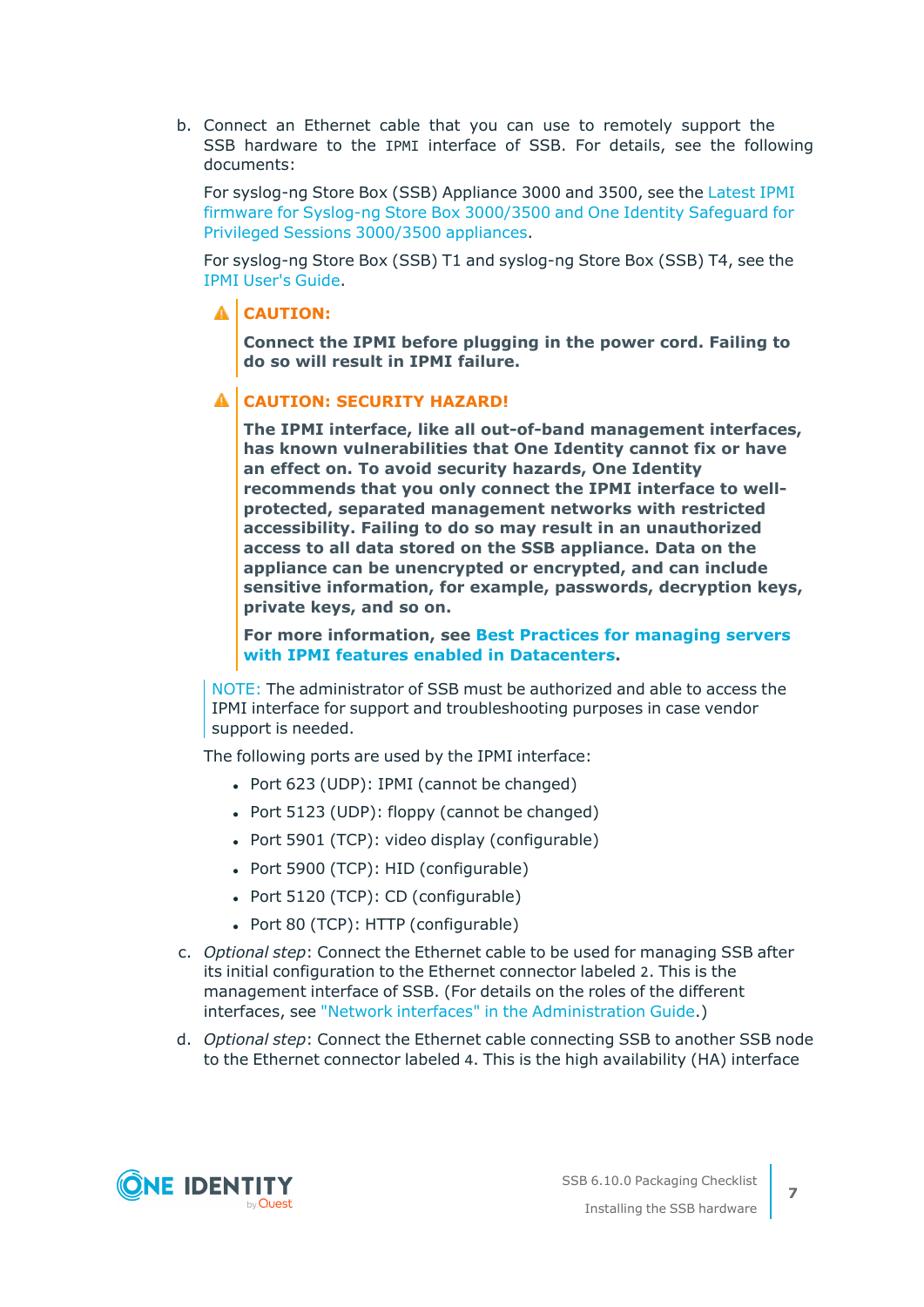of SSB. (For details on the roles of the different interfaces, see ["Network](https://support.oneidentity.com/technical-documents/syslog-ng-store-box/6.10.0/administration-guide/the-concepts-of-ssb/network-interfaces/) interfaces" in the [Administration](https://support.oneidentity.com/technical-documents/syslog-ng-store-box/6.10.0/administration-guide/the-concepts-of-ssb/network-interfaces/) Guide.)

- 4. Power on the hardware.
- 5. Change the BIOS password on the syslog-ng Store Box. The default password is ADMIN or changeme, depending on your hardware.
- 6. Change the IPMI password on the syslog-ng Store Box. The default password is ADMIN or changeme, depending on your hardware.

NOTE:Ensure that you have the latest version of IPMI firmware installed. You can download the relevant firmware from the One Identity Knowledge Base:

- IPMI firmware for [syslog-ng](https://support.oneidentity.com//kb/259247) Store Box Appliance 3000
- IPMI firmware for [syslog-ng](https://support.oneidentity.com//kb/259251) Store Box Appliance 3500

To change the IPMI password, connect to the IPMI remote console.

NOTE: If you encounter issues when connecting to the IPMI remote console, add the DNS name or the IP address of the IPMI interface to the exception list (whitelist) of the Java console. For details on how to do this, see the Java FAQ entry titled How can I configure the [Exception](https://www.java.com/en/download/faq/exception_sitelist.xml) Site List?.

7. Following boot, SSB attempts to receive an IP address automatically via DHCP. If it fails to obtain an automatic IP address, it starts listening for HTTPS connections on the 192.168.1.1 IP address.

To configure SSB to listen for connections on a custom IP address, complete the following steps:

- a. Access SSB from the local console, and log in with username root and password default.
- b. In the Console Menu, select **Shells > Core shell**.
- c. Change the IP address of SSB:

ip addr add <IP-address>/24 dev eth0

Replace <IP-address> with an IPv4 address suitable for your environment.

d. Set the default gateway using the following command:

ip route add default via <IP-of-default-gateway>

Replace <IP-of-default-gateway> with the IP address of the default gateway.

- e. Type exit, then select **Logout** from the Console Menu.
- 8. Connect to the SSB web interface from a client machine and complete the Welcome Wizard as described in "The [Welcome](https://support.oneidentity.com/technical-documents/syslog-ng-store-box/6.10.0/administration-guide/) Wizard and the first login" in the [Administration](https://support.oneidentity.com/technical-documents/syslog-ng-store-box/6.10.0/administration-guide/) Guide.

NOTE: The syslog-ng Store Box Administrator Guide is available on the [syslog-ng](https://support.oneidentity.com/syslog-ng-store-box/technical-documents) Store Box [Documentation](https://support.oneidentity.com/syslog-ng-store-box/technical-documents) page.



**8**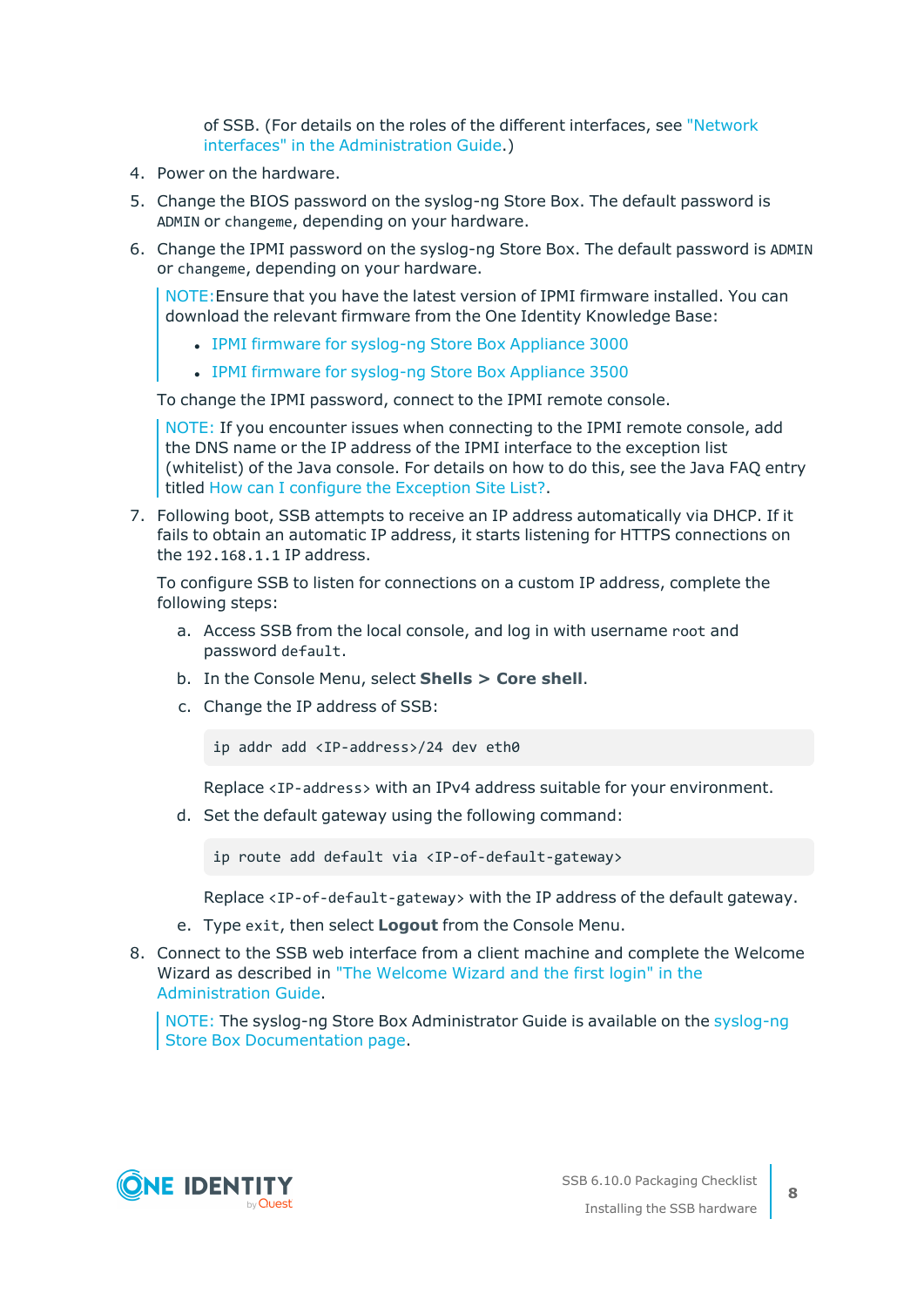# <span id="page-8-0"></span>**Installing two SSB units in HA mode**

The following describes how to install SSB with high availability support.

#### *To install SSB with high availability support*

- 1. For the first SSB unit, complete Installing the SSB [hardware](#page-5-0) on page 6.
- 2. For the second SSB unit, complete Steps 1-3 of Installing the SSB [hardware](#page-5-0) on [page](#page-5-0) 6.
- 3. Connect the two units with an Ethernet cable via the Ethernet connectors labeled as 4.
- 4. Power on the second unit.
- 5. Change the BIOS and IPMI passwords on the second unit. The default password is ADMIN or changeme, depending on your hardware.
- 6. Connect to the SSB web interface of the first unit from a client machine and enable high availability mode. Navigate to **Basic Settings > High Availability** . Click **Convert to Cluster**, then reload the page in your browser.
- 7. Click **Reboot Cluster**.
- 8. Wait until the slave unit synchronizes its disk to the master unit. Depending on the size of the hard disks, this may take several hours. You can increase the speed of the synchronization via the SSB web interface at **Basic Settings > High Availability > DRBD sync rate limit**.

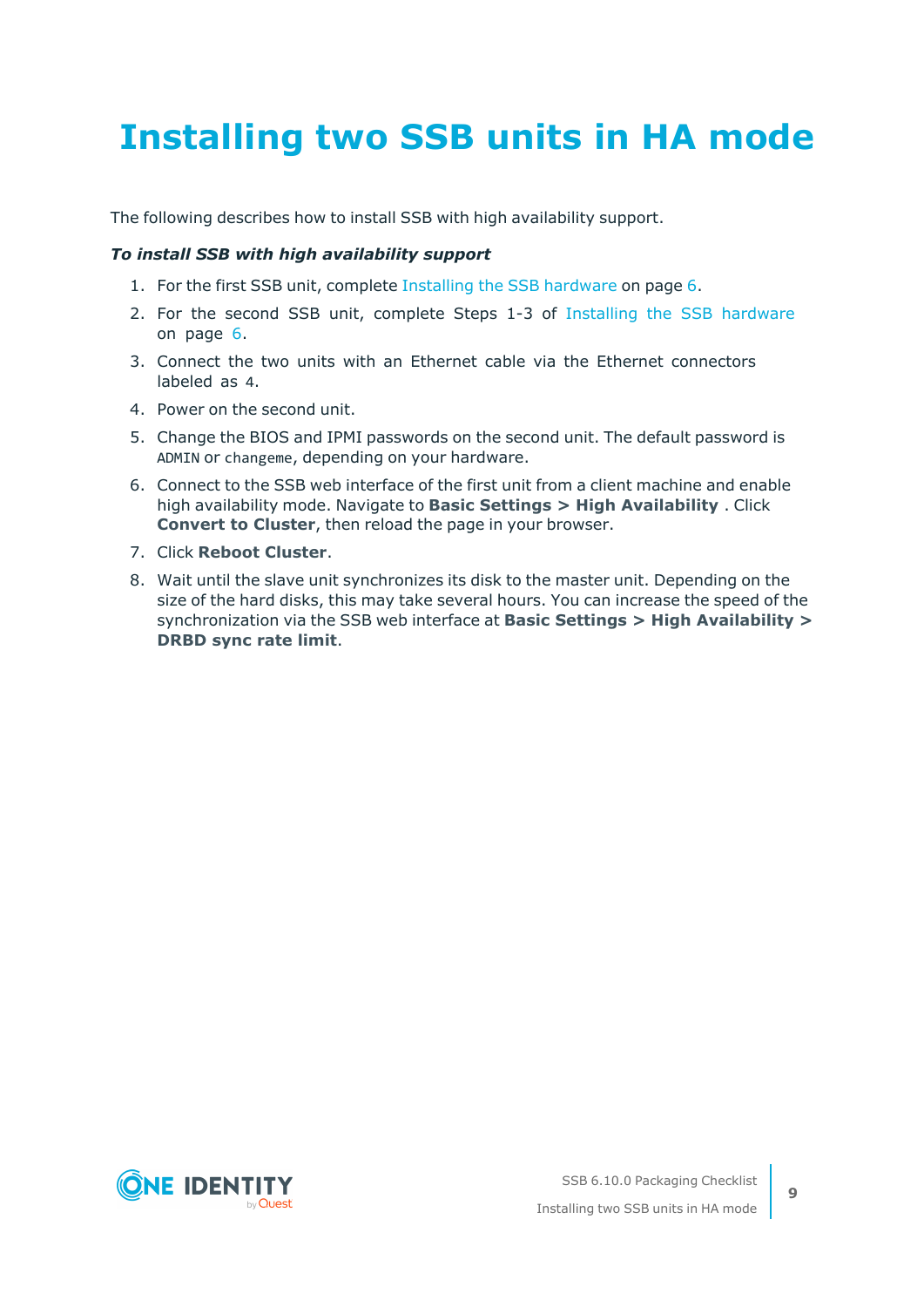# **Hardware specifications**

<span id="page-9-0"></span>The syslog-ng Store Box (SSB) appliances are built on high performance, energy efficient, and reliable hardware that are easily mounted into standard rack mounts.

For detailed hardware specifications of your appliance, see "Hardware [specifications"](https://support.oneidentity.com/technical-documents/syslog-ng-store-box/6.10.0/installation-guide/) in the [Installation](https://support.oneidentity.com/technical-documents/syslog-ng-store-box/6.10.0/installation-guide/) Guide.

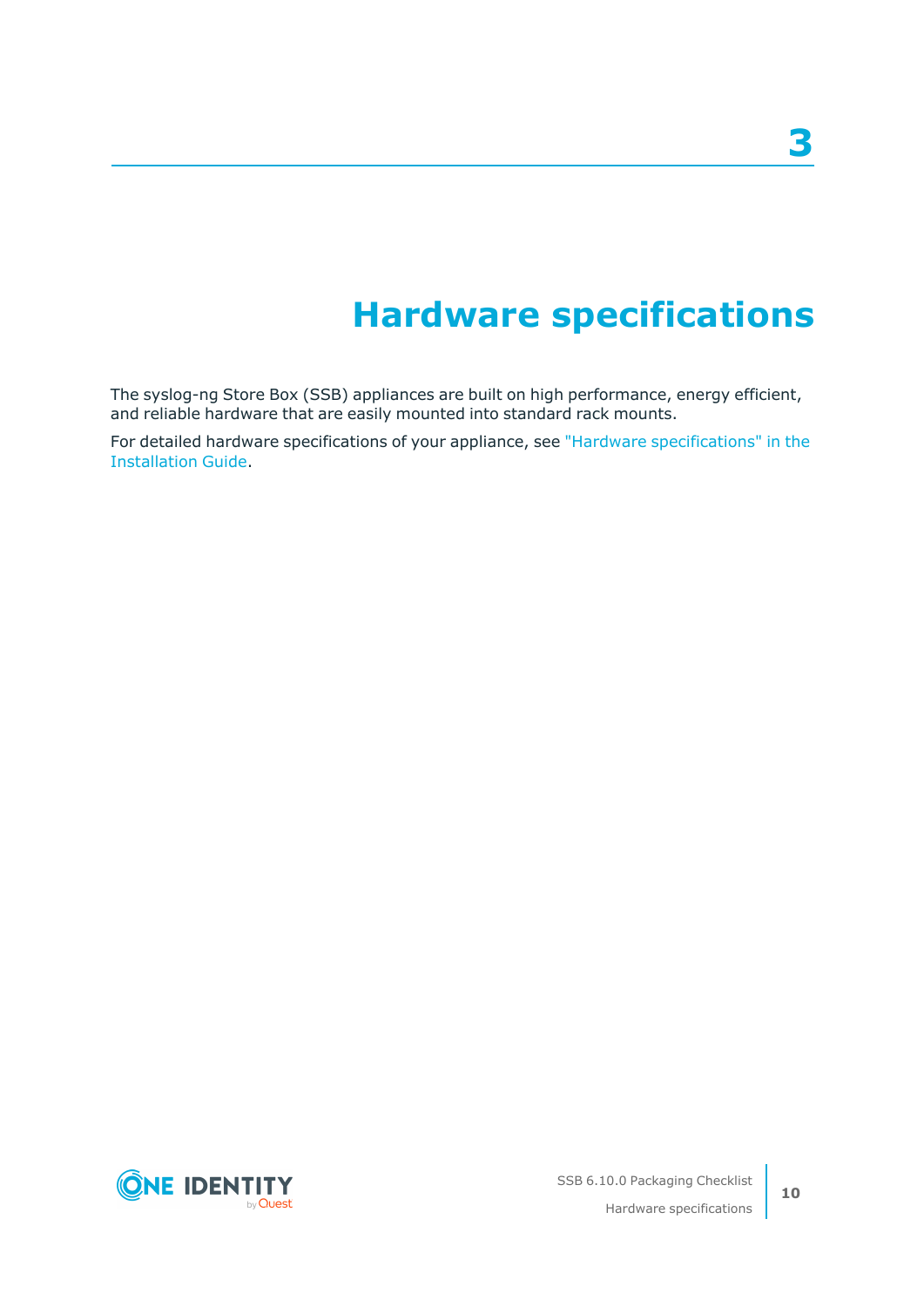<span id="page-10-0"></span>One Identity solutions eliminate the complexities and time-consuming processes often required to govern identities, manage privileged accounts and control access. Our solutions enhance business agility while addressing your IAM challenges with on-premises, cloud and hybrid environments.

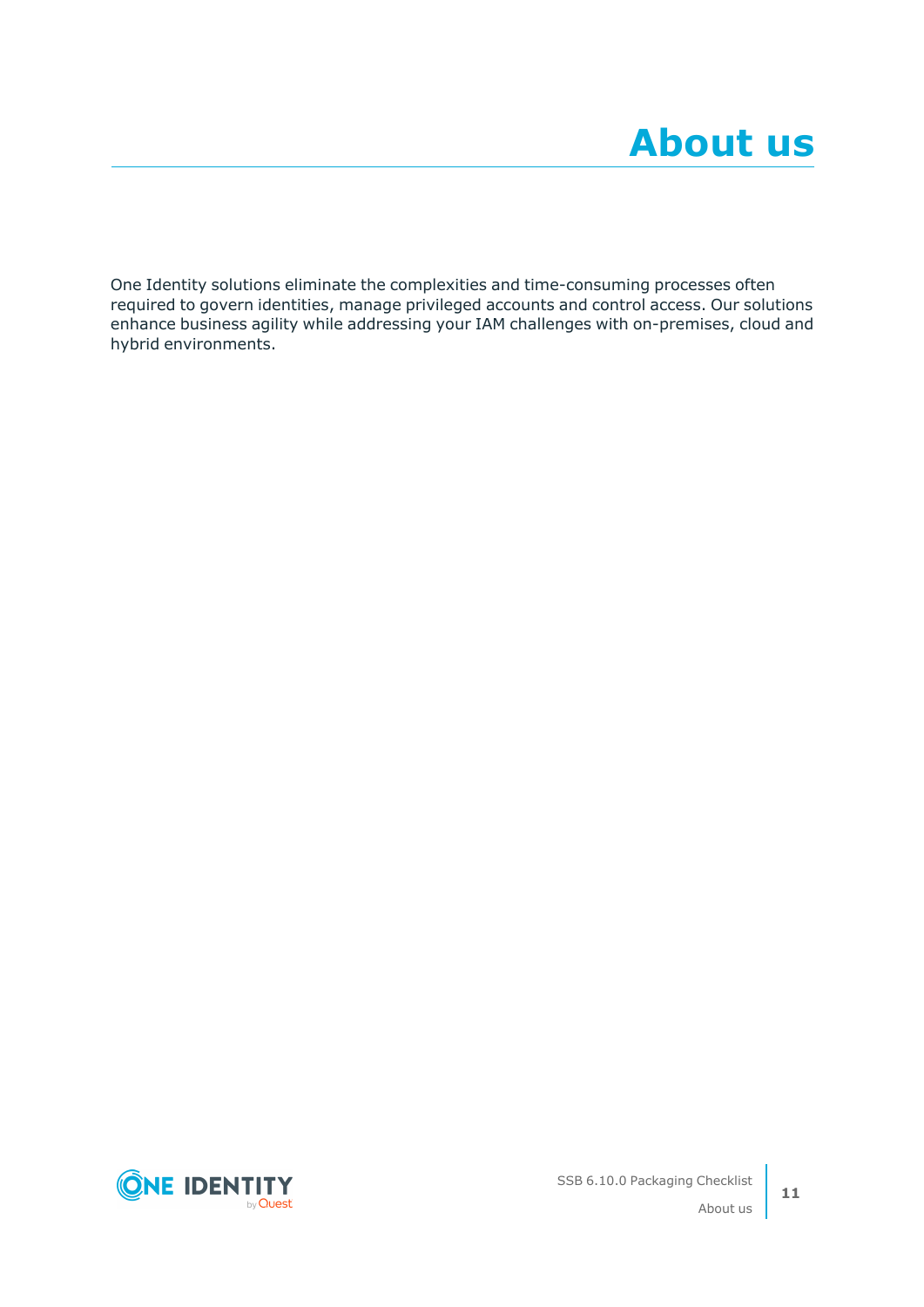# **Contacting us**

<span id="page-11-0"></span>For sales and other inquiries, such as licensing, support, and renewals, visit [https://www.oneidentity.com/company/contact-us.aspx.](https://www.oneidentity.com/company/contact-us.aspx)

**ONE IDENTITY** by **Quest**